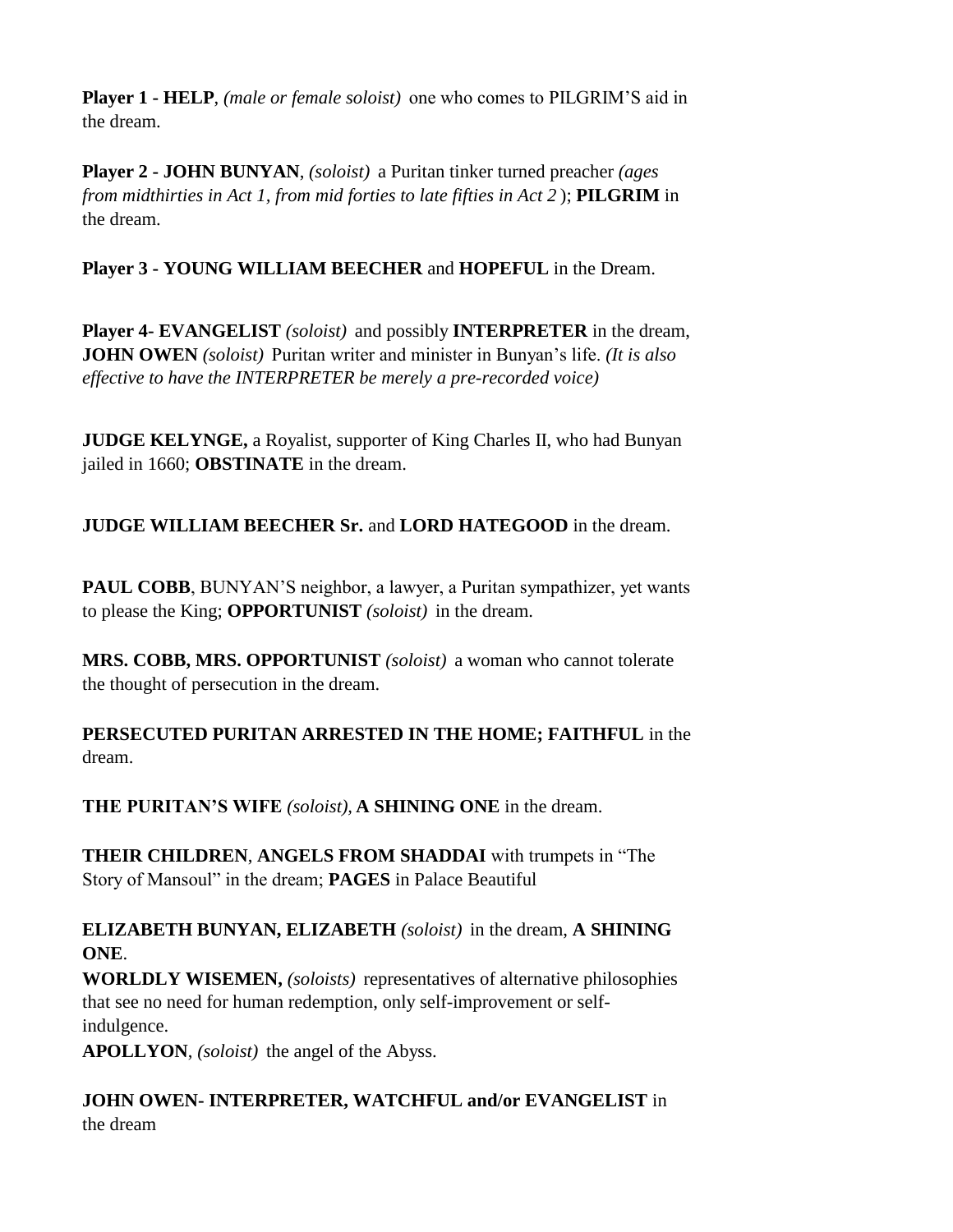## **THE TOWER OF THE HEART** *(dancer)*

**EARGATE-***(dancer)* A Gate of the Heart

**MOUTHGATE-** *(dancer)* A Gate of the Heart

**FEELGATE-** *(dancer)* A Gate of the Heart

**NOSEGATE-** *(dancer)* A Gate of the Heart

**EYEGATE-** *(dancer)* A Gate of the Heart

**DIABOLUS**- *(dancer)* The leader of the attack upon Mansoul.

**DIABOLUS' COHORTS**- *(dancers)* 5 Masters of Deception- each one must lure, dance with and overcome one of the Gates of the Heart (The Sense-Gates of Mansoul).

**THREE SHINING ONES-** *(singers)* Angels who attend PILGRIM, provide clothing, crown and oil of joy.

**MADAME WANTON-** *(soloist)* A seductive and dominant figure, hailed by the Chamber of Commerce at Vanity Fair.

**LORD LECHERY** *(soloist)* an aristocrat and judge in the service of Lord Hategood.

**LORD CARNAL DELIGHT** *(soloist)* intent on making Pilgrim at home in Vanity**.** *(soloist)*

**LORD VAINGLORY** *(soloist)* a charmer who promises Pilgrim the world.

**LORD HATEGOOD-** a dominating figure at Vanity Fair who chooses to give no consent to the truth. **WILLIAM BEECHER, SR.** in real life.

**SUPERSTITION-** a mystic, gypsy-like character.

**COURT CLERK**, administers the Vanity oath when court is held there.

**HOPEFUL**, *(soloist)* the son of Lord Hategood, the jailer at Vanity in the dream,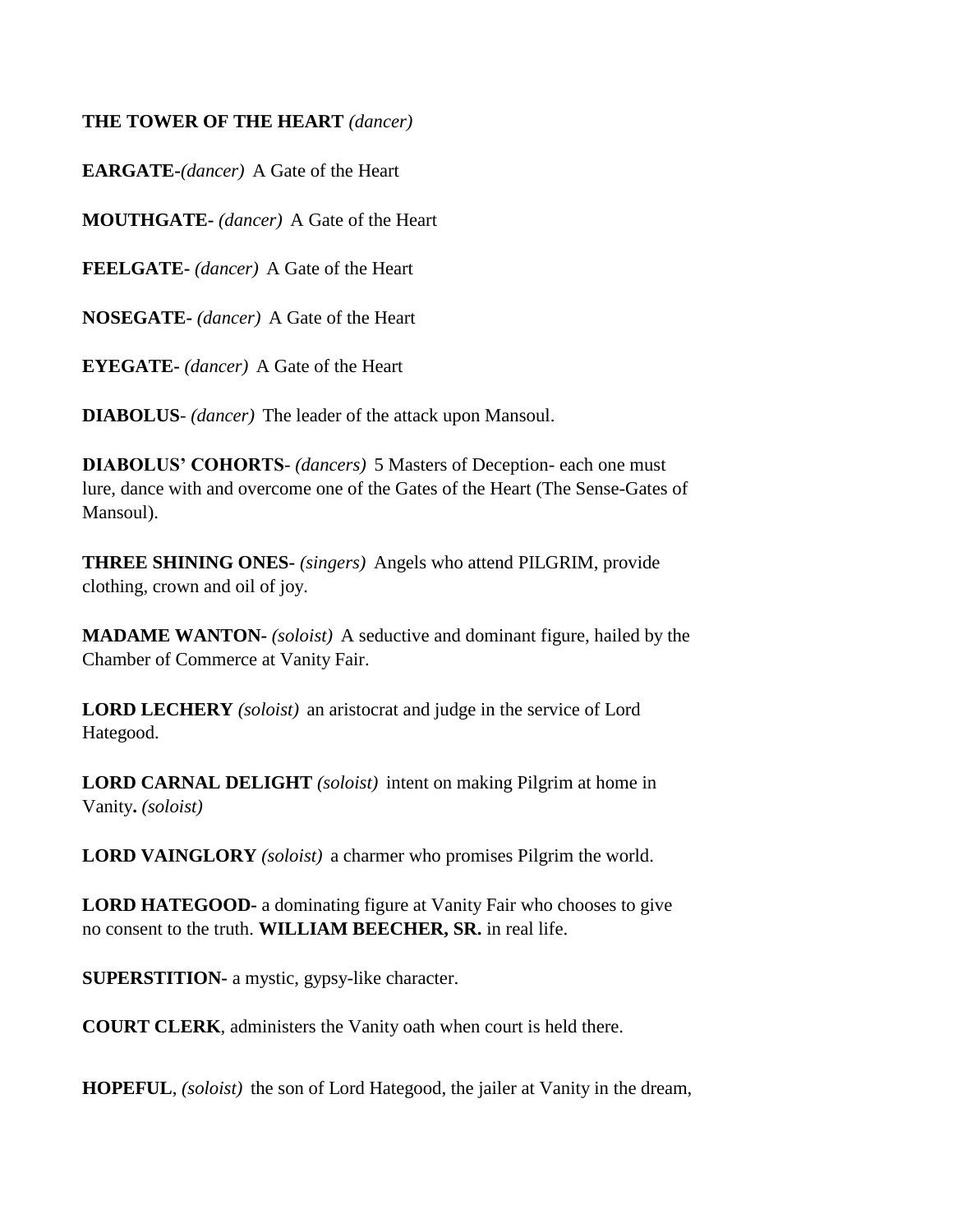**YOUNG WILLIAM BEECHER**, the converted jailer at Bedford and suitor of Bunyan's daughter, LIZA.

**MARY BUNYAN at 10 YEARS OLD**- *(blind girl)* She visits Bunyan in prison and brings food daily.

**MARY BUNYAN at age 22,** *(soloist)* BUNYAN'S oldest daughter, born blind, very alert spiritually. She endures her suffering with joy.

**LIZA BUNYAN**, *(soloist)* the second oldest daughter, 21, and the one who captures YOUNG WILLIAM'S affections.

**YOUNG JOHN BUNYAN,** 18**,** John's oldest son.

**THOMAS BUNYAN,** 14, John's second son.

**SARAH BUNYAN, 6, conceived and born to John and Elizabeth Bunyan while** John Bunyan was temporarily paroled during the plague of 1666.

**TIMOROUS,** a caricature of a person constantly given to fear.

**MISTRUST,** a perpetual doubter.

**WATCHFUL,** the senior guard at the Palace Beautiful

**DISCRETION,** the oldest of the Daughters of Virtue

**PRUDENCE,** a daughter of virtue

**PIETY,** a daughter of virtue

**CHARITY,** a daughter of virtue **MERCY,** the daughter of virtue who has the last word. **HAWKES,** a friend of Bunyan

**HOLLINGSWORTH,** a friend of Bunyan

**SMITH, a farmer and friend of Bunyan** 

**JOHN RODGERS** a friend of Bunyan.

**JOHN STRUDWICK,** the grocer in London.